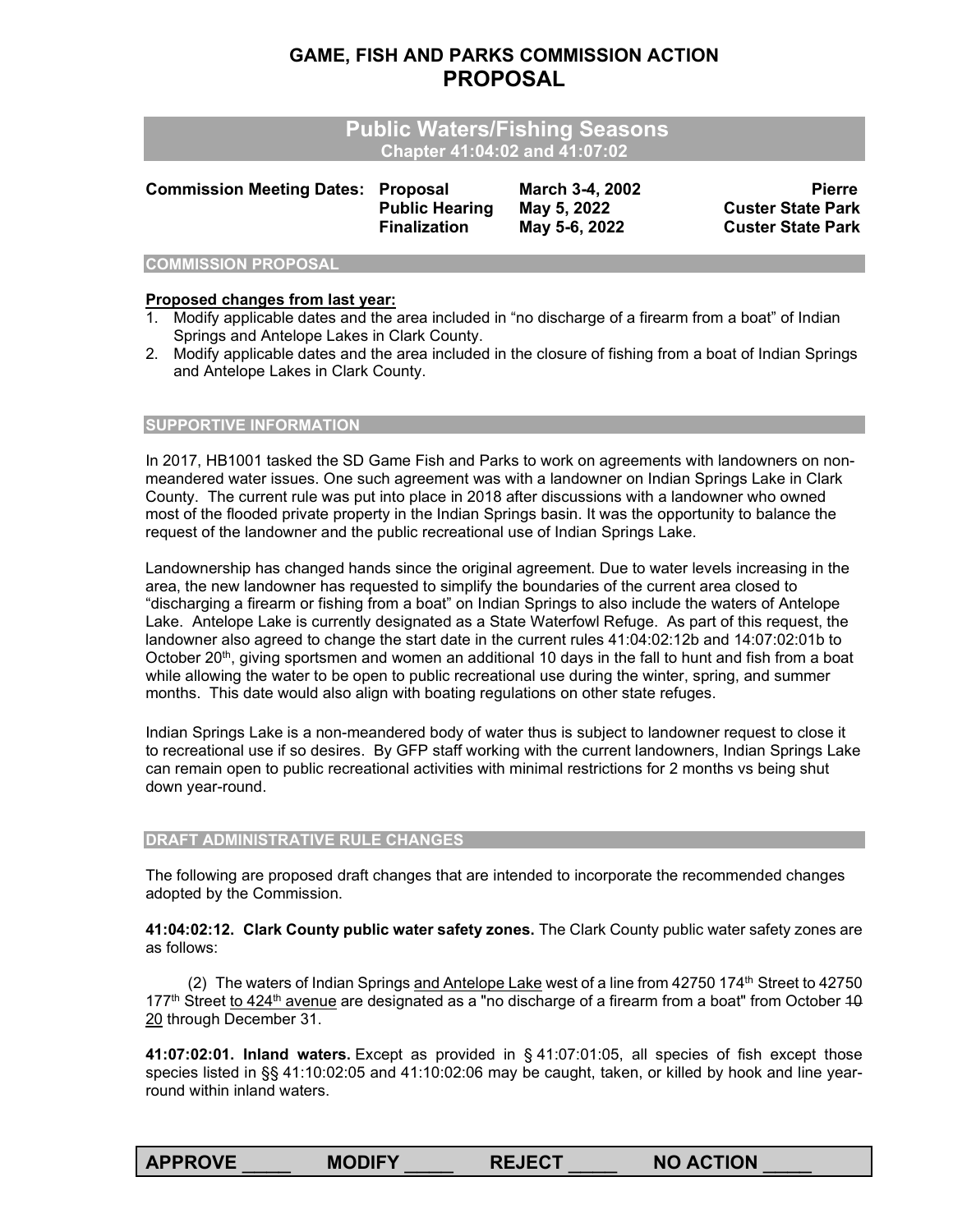The following restrictions apply to inland waters:

 (2) In Clark County the waters of Indian Springs and Antelope Lake west of a line from 42750 174<sup>th</sup> street to 42750 177<sup>th</sup> street to 424<sup>th</sup> avenue is closed to fishing from a boat from October 10 20 through December 31.



**APPROVE** \_\_\_\_ **MODIFY** \_\_\_\_ **REJECT** \_\_\_\_ **NO ACTION** \_\_\_\_